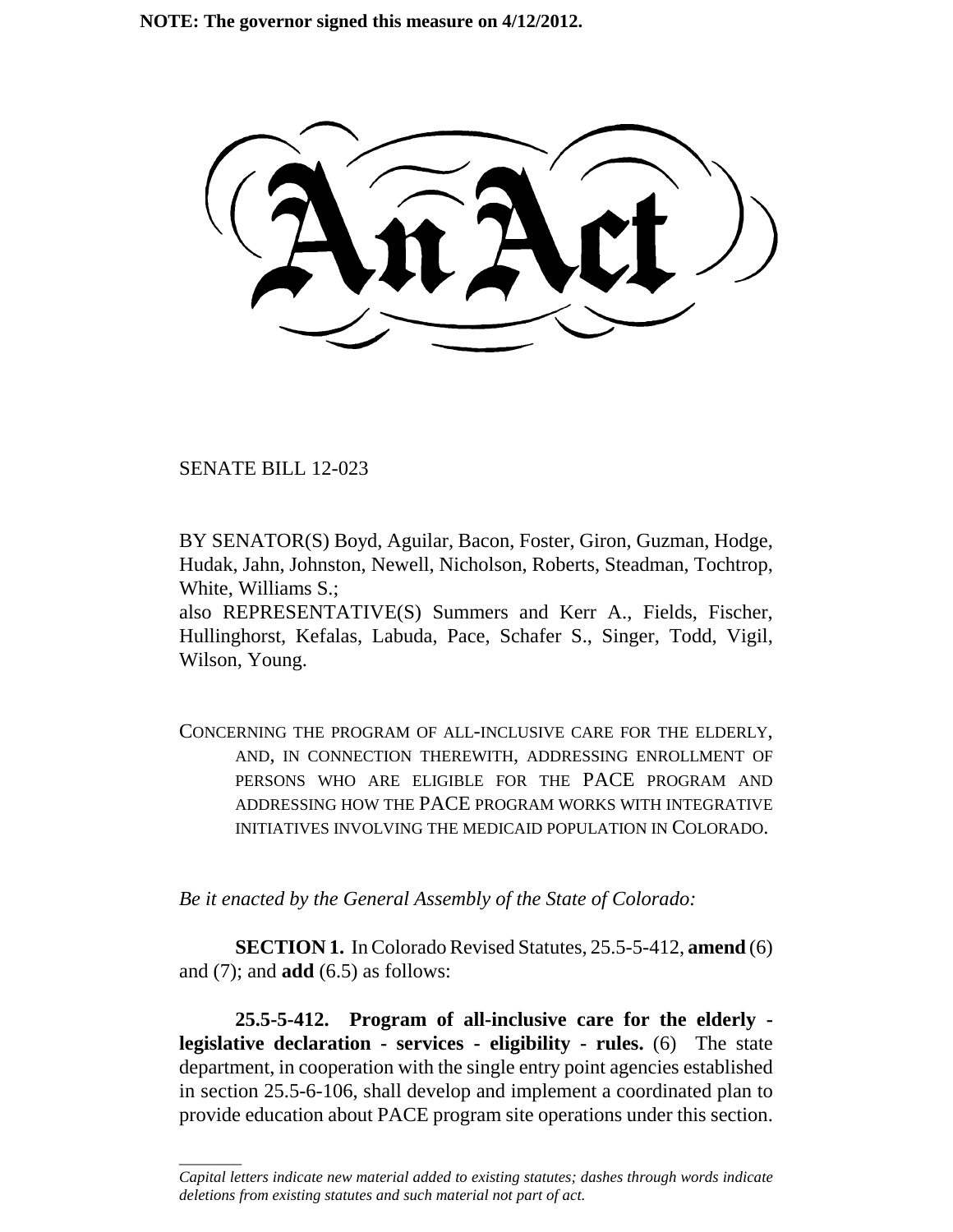The state board shall adopt rules:

(a) To ensure that case managers and any other appropriate state department staff discuss the option and potential benefits of participating in the PACE program with all eligible long-term care clients. These rules shall require additional and on-going training of the single entry point agency case managers in counties where a PACE program is operating. This training shall be provided by a federally approved PACE provider. In addition, each single entry point agency may designate case managers who have knowledge about the PACE program; AND

(b) TO ALLOW PACE PROVIDERS TO CONTRACT WITH AN ENROLLMENT BROKER TO INCLUDE THE PACE PROGRAM IN ITS MARKETING MATERIALS TO ELIGIBLE LONG-TERM CLIENTS.

(6.5) AN ELIGIBLE PERSON WHO IS ENROLLED IN A MANAGED CARE ORGANIZATION, AN ORGANIZATION CONTRACTED WITH THE STATE DEPARTMENT PURSUANT TO PART 4 OF ARTICLE 5 OF THIS TITLE, OR OTHER RISK-BEARING ENTITY MAY ELECT TO WITHDRAW FROM OR TERMINATE SUCH ENROLLMENT AND ENROLL IN AND RECEIVE SERVICES THROUGH A PACE PROGRAM. THE STATE BOARD'S RULES SHALL DEFINE HOW SUCH ELECTION IS MADE. THE EFFECTIVE DATE OF AN ELIGIBLE PERSON'S ELECTION SHALL NOT BE MORE THAN THIRTY DAYS AFTER THE ELIGIBLE PERSON'S DATE OF ELECTION.

(7) For purposes of this section:

(a) "DUALLY ELIGIBLE PERSON" MEANS A PERSON WHO IS ELIGIBLE FOR ASSISTANCE OR BENEFITS UNDER BOTH MEDICAID AND MEDICARE.

(b) "Eligible person" means a frail elderly individual who voluntarily enrolls in the PACE program and whose gross income does not exceed three hundred percent of the current federal supplemental security income benefit level, whose resources do not exceed the limit established by the state department of human services for individuals receiving a mandatory minimum state supplementation of SSI benefits pursuant to section 26-2-204, C.R.S., or in the case of a person who is married, do not exceed the amount authorized in section 25.5-6-101, and for whom a physician licensed pursuant to article 36 of title 12, C.R.S., certifies that such a program provides an appropriate alternative to institutionalized care.

PAGE 2-SENATE BILL 12-023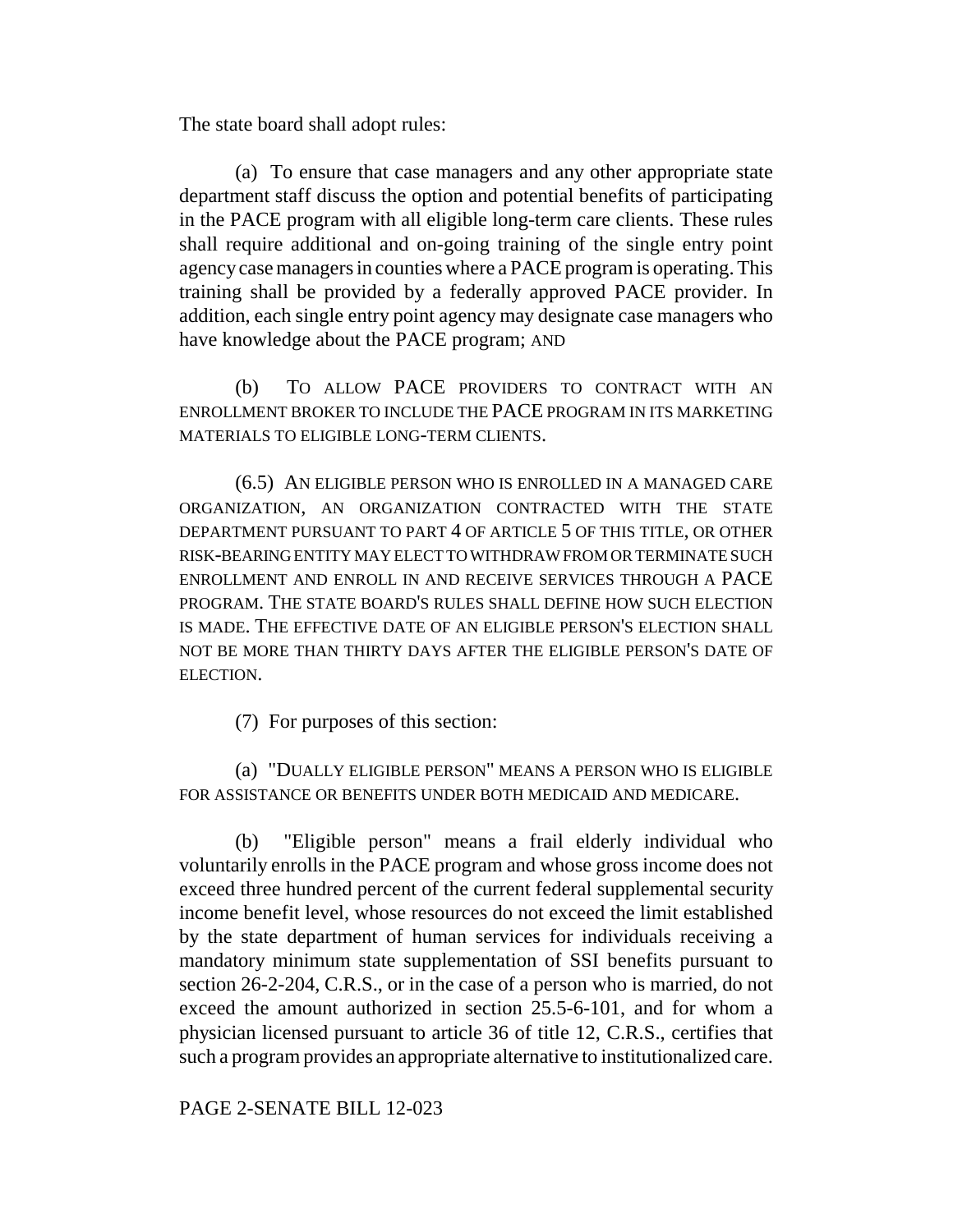"ELIGIBLE PERSON" MAY ALSO INCLUDE A DUALLY ELIGIBLE PERSON.

(c) The term "Frail elderly" means an individual who meets functional eligibility requirements, as established by the state department, for nursing home care and who is fifty-five years of age or older.

**SECTION 2.** In Colorado Revised Statutes, 25.5-6-106, **amend** (2) (b) (IV); and **add** (2) (c) (IX.5) as follows:

**25.5-6-106. Single entry point system - authorization - phases for implementation - services provided.** (2) **Single entry point agencies service programs - functions.** (b) The agency may serve private paying clients on a fee-for-service basis and shall serve clients of publicly funded long-term care programs, including, but not limited to, the following:

(IV) Long-term home health care, INCLUDING SERVICES PROVIDED BY A PACE ORGANIZATION PROVIDING A PROGRAM OF ALL-INCLUSIVE CARE FOR THE ELDERLY PURSUANT TO SECTION 25.5-5-412.

(c) The major functions of a single entry point shall include, but need not be limited to, the following:

(IX.5) INFORMING ELIGIBLE PERSONS ABOUT THE BENEFITS OF PARTICIPATING IN THE PROGRAM OF ALL-INCLUSIVE CARE FOR THE ELDERLY PROVIDED BY A PACE ORGANIZATION PURSUANT TO SECTION 25.5-5-412 AS AN ALTERNATIVE TO ENROLLMENT IN A MANAGED CARE ORGANIZATION, AN ORGANIZATION CONTRACTED WITH THE STATE DEPARTMENT PURSUANT TO PART 4 OF ARTICLE 5 OF THIS TITLE, OR OTHER RISK-BEARING ENTITY.

**SECTION 3. Safety clause.** The general assembly hereby finds,